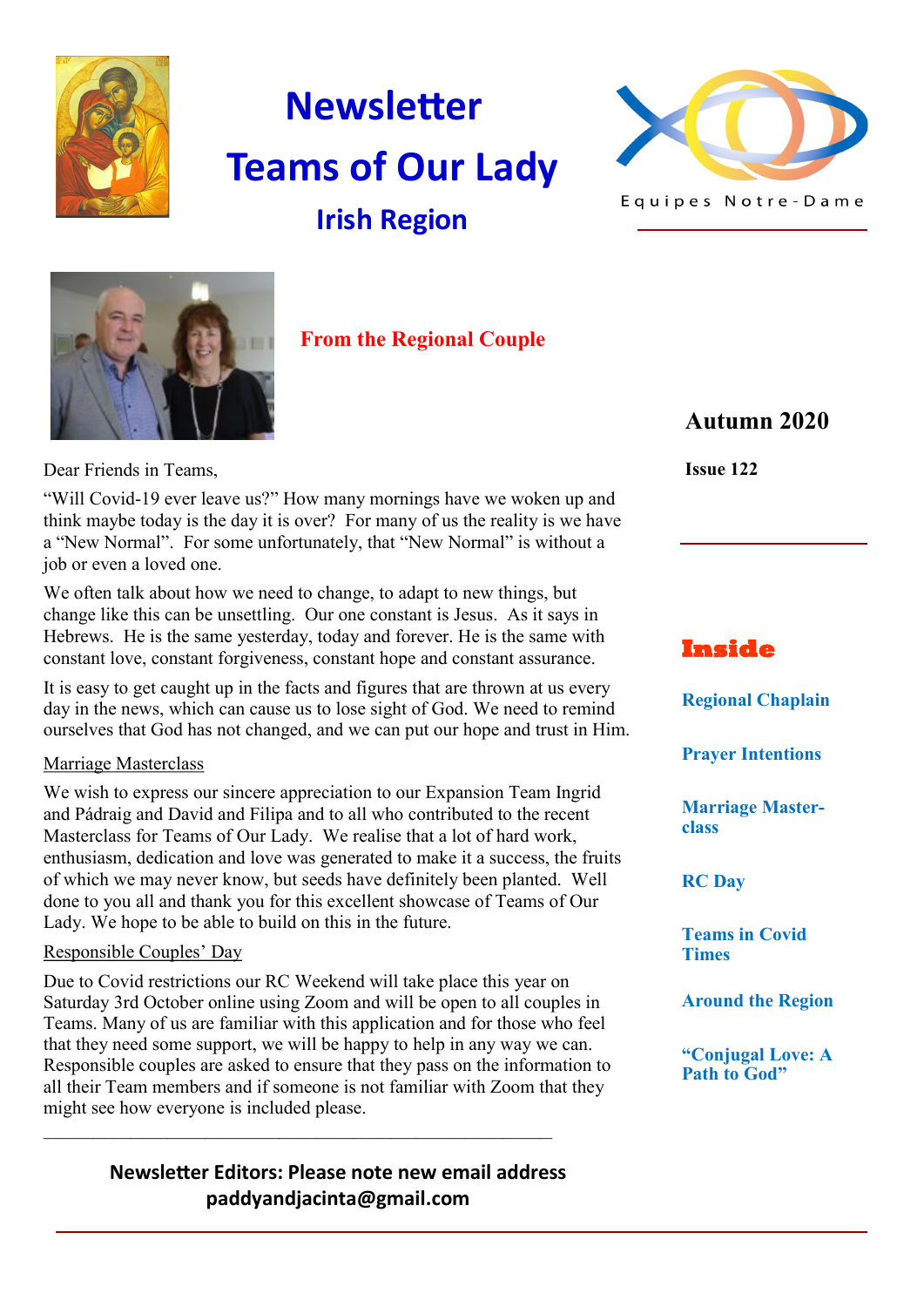The Team Meeting on Saturday evening will also happen on Zoom. A host couple will be chosen and will contact the 5/6 couples involved. The couples will then be given a link to the meeting and proceed from there. Again, if there is any difficulty we can be contacted and we will endeavour to assist in any way we can. We are hoping that this new approach will not put anyone off joining us on the Day.

Prior registration will be required and if you wish to attend please forward your name, mobile number, Team and email address to Pauline and Richard Sheridan. (Details in this Newsletter). We would ask that you contact them to register before 23rd September to enable them to have an idea of numbers for the Zoom Mixed Team Meeting, which we are hoping to organise for the evening. There will be no charge for registration as the event will be FREE.

We look forward to a successful – if different - event and we hope that we will all be inspired and energised by our participation in the "New Look" RC Weekend.

#### Study Topic

The Study Topic for 2020 – 2021 is "Marriage A Sacrament of Mission". This work is in line with the Life Orientations of the Movement, which now continue for the third year after the Fatima meeting. The study topic contains a wealth of documentation covering the work of our Founder and how he looked at the reality of Christian sacramental marriage. He saw Christian marriage as a sacrament. It has both a missionary perspective and a path of holiness and we are called to both in the Church and in the movement today. There is a copy on our website www.equipes-notre-dame.ie but booklets can be obtained from the Literature couple Liam and Eileen McKinney Email: mckinneyteamslit@aol.com. They will need to know the number of copies to order, so please contact them directly if your Team is interested and they will send them on to you.



Life goes on, and life in the movement leads us to a new beginning of the year in September especially for all new Responsible Couples and ends in June of the following year. We wish to take this opportunity of thanking all our outgoing RCs and our new RCs for taking on this responsibility. Please don't forget to inform Joe and Áine Clayton; email: fanadclayton@yahoo.co.uk, of the new RCs in order that they may update the register.

We turn to the Lord and Our Blessed Mother Mary, intercessor, to guide and protect us all on our own journeys.

God Bless

Jim and Elaine Keogh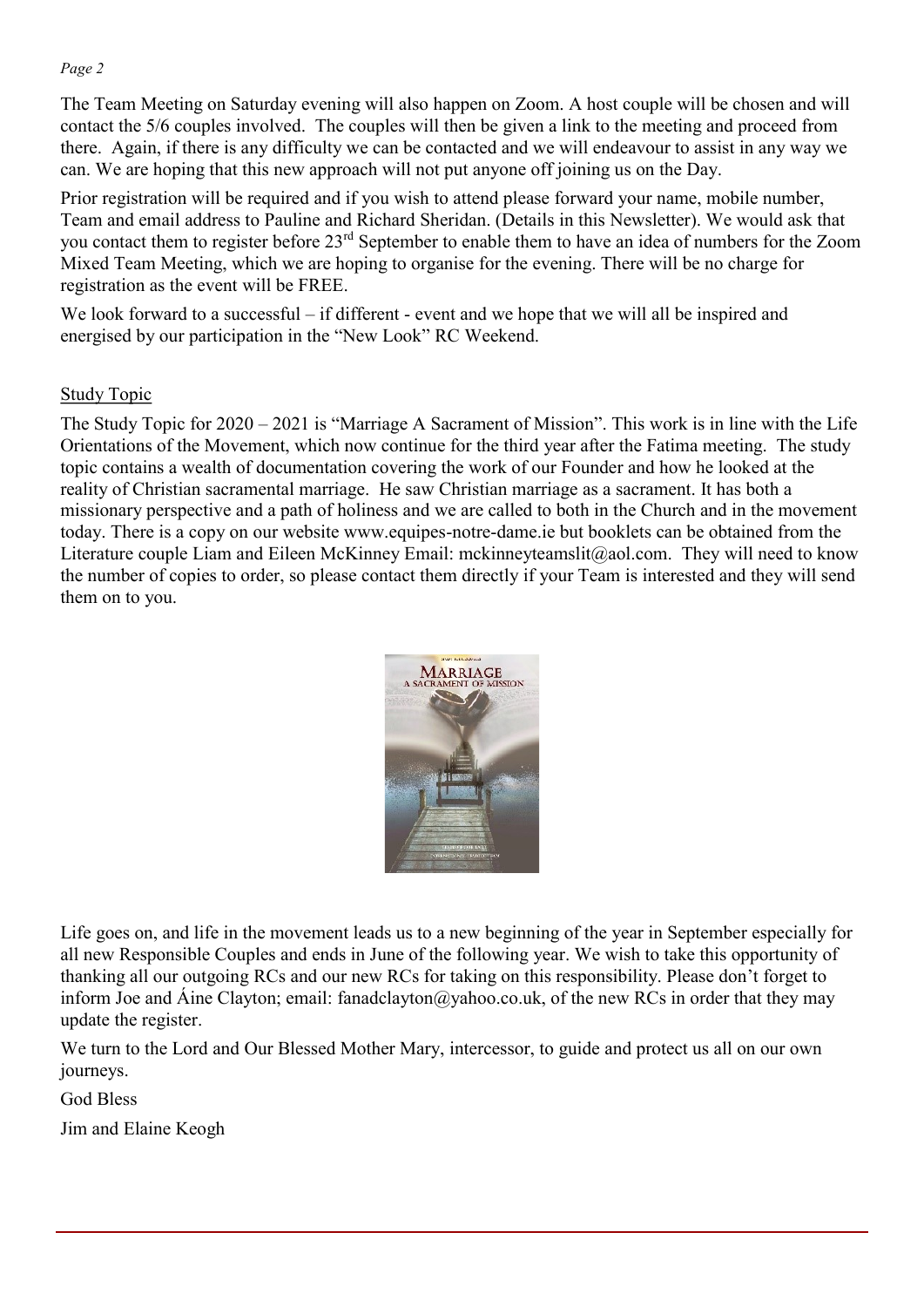

# **From the Regional Chaplain Fr. Peter Sexton SJ**

#### **Witness**

As you well know, Fr Henri Caffarel in the 1940s saw the absence and the need for a specific spirituality for married couples, and his vision that led to the formation of the Equipes Notre-Dame anticipated the insights and teaching for the laity in Vatican 2. I have always been convinced, despite the number of canonised saints being priests or religious, that the overwhelming majority of saints are married people, husbands and wives, fathers and mothers – and the fact that only a tiny number are formally canonised doesn't reflect the larger reality, and doesn't worry God very much, I suspect! And given the challenges married life face in our own time I think the witness today is more crucial than ever. So it might be worth reflecting a little on the witness of us Christians in general and some challenges to this in our own time.

There is a story told that after the Crucifixion and Resurrection, Jesus ascended into Heaven, and was greeted by an angel: 'Lord, have you completed your work on earth?' asked the angel. 'No', replied Jesus. 'But what plans have you to complete it?' asked the angel. 'I have left behind eleven men', Jesus replied. The angel was perplexed. 'What if they fail,' he queried? The Lord replied: 'I have no other plan.'

Christ has no other plan but the plan of the Gospel, with us to carry it out, and I think that the Teams of Our Lady have a vital role to witness to the central role of married living in a healthy life of the Church.

My father had an expression he often used to challenge us with: 'Two men looked out through prison bars; one saw mud, the other saw stars!' So while we frequently cannot choose the circumstances of our lives – as these days of the Covid 19 pandemic – we can choose our response.

Dom Helder Camara, the celebrated former bishop of Recife in Brazil, was approached by a large group of outraged parishioners reporting that their church had been desecrated and vandalised by a group of bandits – the tabernacle was smashed open, the consecrated hosts were thrown and trampled in the mud – and they asked Dom Helder to re-consecrate the church. He was happy to do so, he said, and later he was reflecting that the poor are trampled in the mud every day, and not many were coming to protest about that – and he said, it is the same Christ.

What is a Christian? I heard a powerful definition once that a Christian is someone who is captivated or shattered by Jesus Christ! Our real life, as St Paul said, is hidden with Christ in God – I live now, not I, but Christ in me. The indwelling of the Trinity given us in our Baptism, God's own Spirit in us, is the real meaning of our dignity and destiny, and that Spirit enables our true selves to emerge, to grow and to develop. We are the kingdom of God in the world – no one else can be that for us. If we do not witness to His presence in our world in integrity and justice, in challenging greed and selfishness in the political and social and personal arena – if we do not do it, who will? As St Augustine said: 'Right is right even if no one is doing it – wrong is wrong even if everyone is doing it.'

'The only sadness, Bernanos wrote, is not to be a saint' – and that in a Church, the people of God, that is sinful and fragile and that has been marked by scandals at every level since the beginning of Christianity. And yet without the Church for all its failings, most notably in the abusive exercise of authority, we would have lost the Gospels, the Sacraments, the Eucharist, the sense of Community, the plan of Christ. As Mother Teresa used to say: 'Unless we recognise Him in the breaking of the bread, we will not recognise Him in the distressing disguise of the poor.'

Sometimes we feel overwhelmed by our weakness or our helplessness – and the Word of God calls us again and again to live not out of our own darkness, but rather out of the vision of Christ and our relationship with Him – in the words of St Augustine again in his Confessions,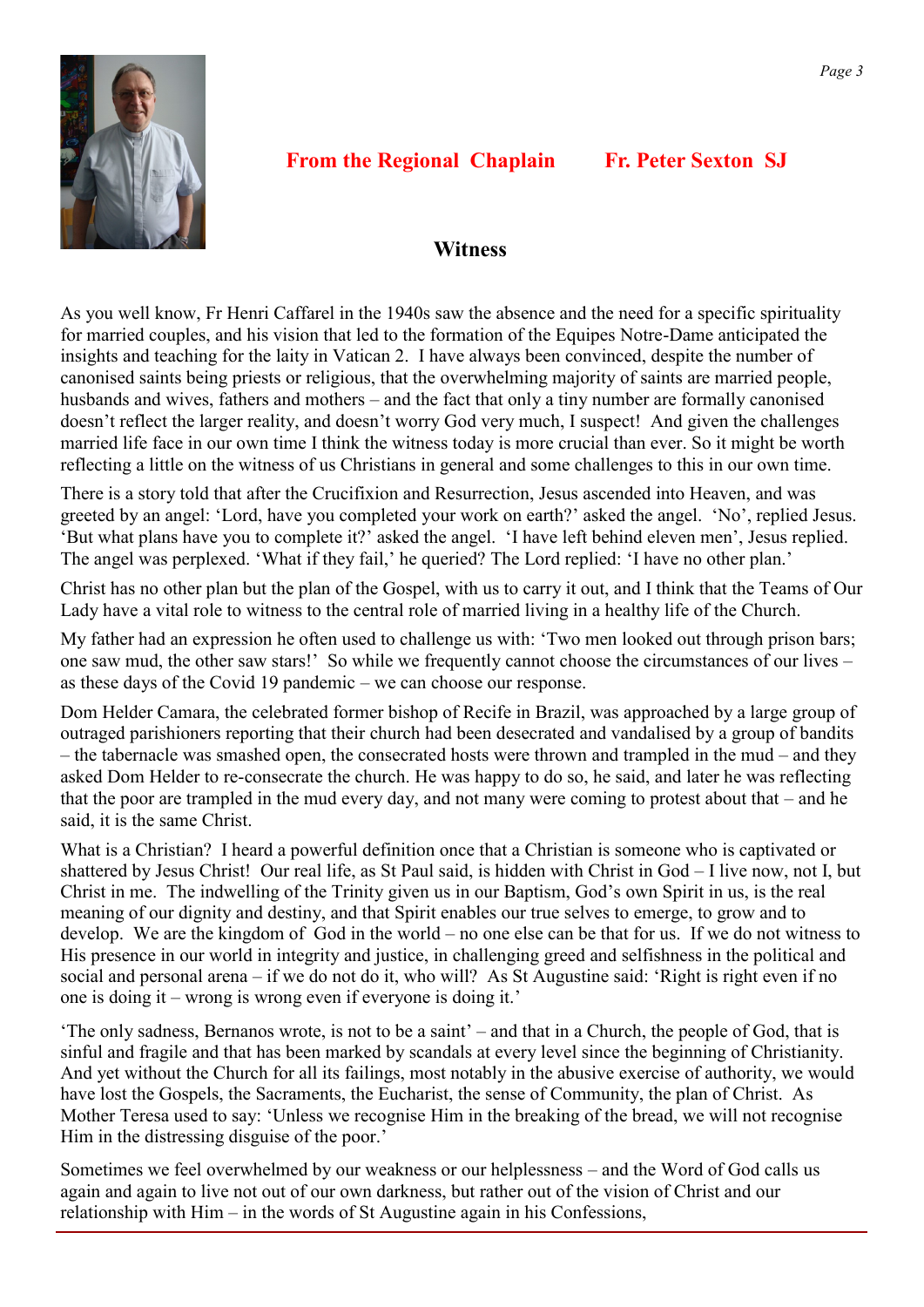that the Taize Community have put beautifully to music : 'Ne laisse pas mes tenebres me parler – donnemoi d'accueillir ton amour.' *(Don't let my darkness speak to me – allow me to welcome your love)*

So the challenge to us in the Teams, specifically in the context of married and family life, is the challenge of being a disciple of Christ, of growing in that relationship, which is the challenge to every Christian to become increasingly what we already are – saints. Our dull ears need a lifetime to attune those ears to this profound reality, and a lifetime to become a saint – not the calling of a few but of us all.

Saints are not some kind of weird people different from the rest of us – they are men and women older and younger, who are in touch with reality, with what is really real; who see things as they are, not just on the surface – who are attractive people, good to be with because they are generous, unselfish, not preoccupied with themselves, good listeners, inclusive, with a sense of humour and a capacity not to take themselves too seriously. In their company we feel better about ourselves – we have a sense of what is important and what is not. We have all met more people of this calibre than we care to admit, and indeed when we look in the mirror each morning we see the real potential for this.

# **Prayer Intentions**

#### **For those who have died:**

**Alison Elizabeth Orr,** daughter of David and Mary, Team 24 **John Carberry,** brother of Maureen Seery, Team 38 **Juliet O'Donoghue,** wife of Donal, Team 19 **Helen Bargh,** sister of Billy Hyland, Galway

#### **For those who are ill:**

**Eddie Lloyd,** Galway **Vanessa McGovern**, daughter-in-law of Betty, Mullingar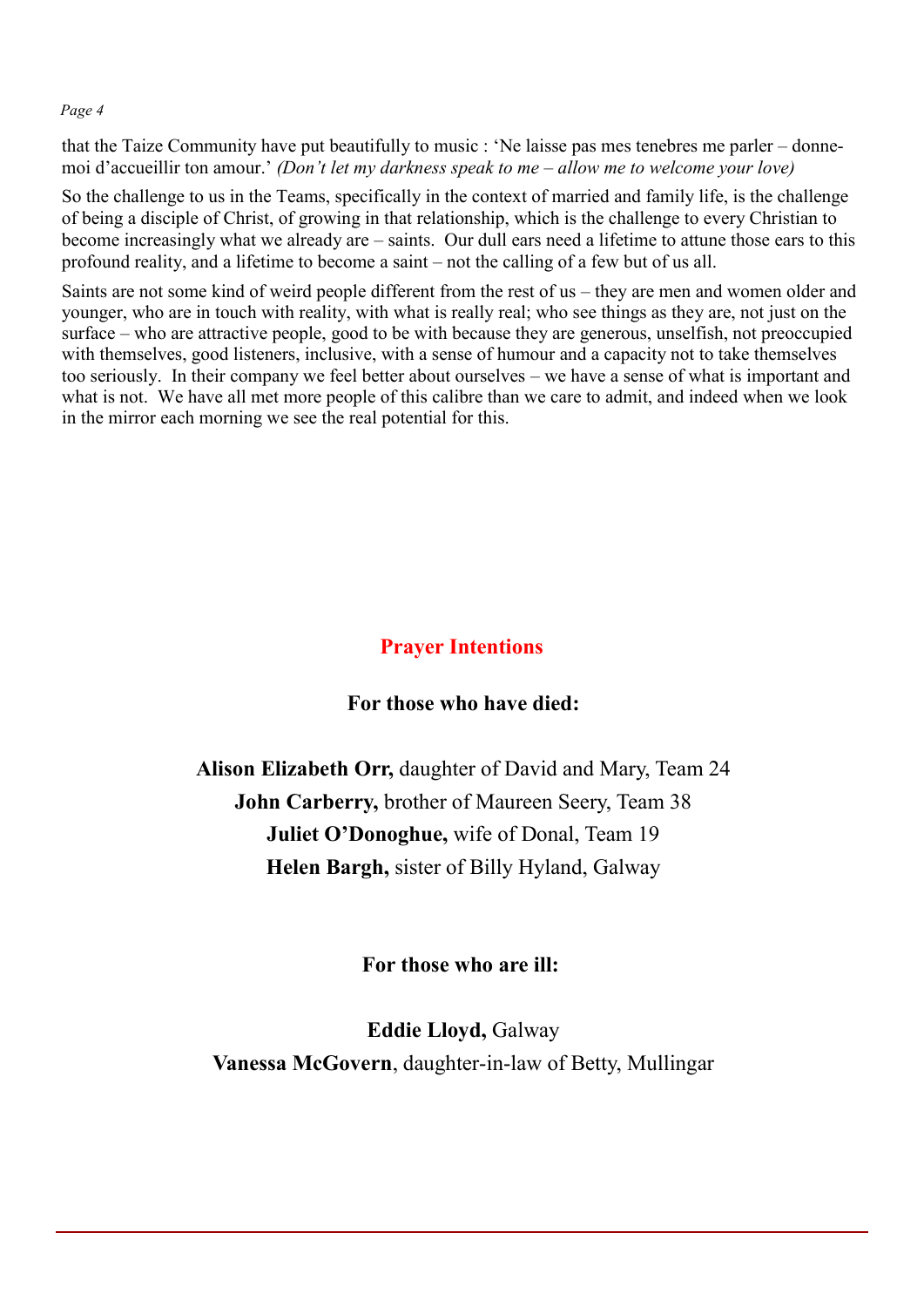

# **From Ireland with Love: An International Marriage Masterclass with Teams of Our Lady**

#### **Ingrid and Pádraig Lewis**

Teams of Our Lady have existed in Ireland for more than half a century, since 1964. Despite its long existence and the enthusiasm of its members, Teams in Ireland may be reaching a 'tipping point' in relation to their continued existence on the island. Teams in Cork, Limerick and Sligo no longer exist. Currently, the highest concentration of Teams is in Dublin South, but these are ageing. Faced with this concerning reality, in September 2019, the Regional Couple Jim and Elaine Keogh established an Expansion Committee operating at a national level. The Expansion Committee aims to enable Teams to continue the wonderful mission of bearing witness to Christian marriage in Ireland and in the world. It wishes to strengthen the movement in Ireland, by sharing the gift of Teams, by promoting the value of marriage in our society and by helping other married couples to discover the joy of living together in Christ.

One of the key expansion projects that we organised together with our friends and fellow committee members, Filipa and David, was an online event entitled *Marriage Masterclass with Teams of Our Lady: A Catholic Proposal*. However, this masterclass was about much more than regional expansion. It aimed to promote the spirituality of Teams, sharing the beauty and richness that this movement brings to the lives of many people throughout the world. It built bridges and brought together people of faith across six continents, while sharing a pool of experiences about how Teams enriched the lives of many and strengthened their vocations to married life and priesthood. A unique initiative from Ireland sent with love to the whole world, during such difficult times of global pandemic.

This international event, held on Facebook between  $13<sup>th</sup>$  and  $16<sup>th</sup>$  of August 2020, consisted of 37 video-testimonies from couples, priests and bishops from 8 countries: Ireland, England, the United States of America, Canada, Trinidad and Tobago, South Africa, Australia and New Zealand. Among these testimonies, there was also a collective video made by the members of Youth Teams of Our Lady in South Africa. With their amazing diversity, these videos represented a snapshot of what Teams of Our Lady has to offer, especially considering that this movement is present in 90 countries throughout the world. Furthermore, these video-testimonies highlighted the enormous gift TOL represents not only for families, but also for young people trying to live their faith,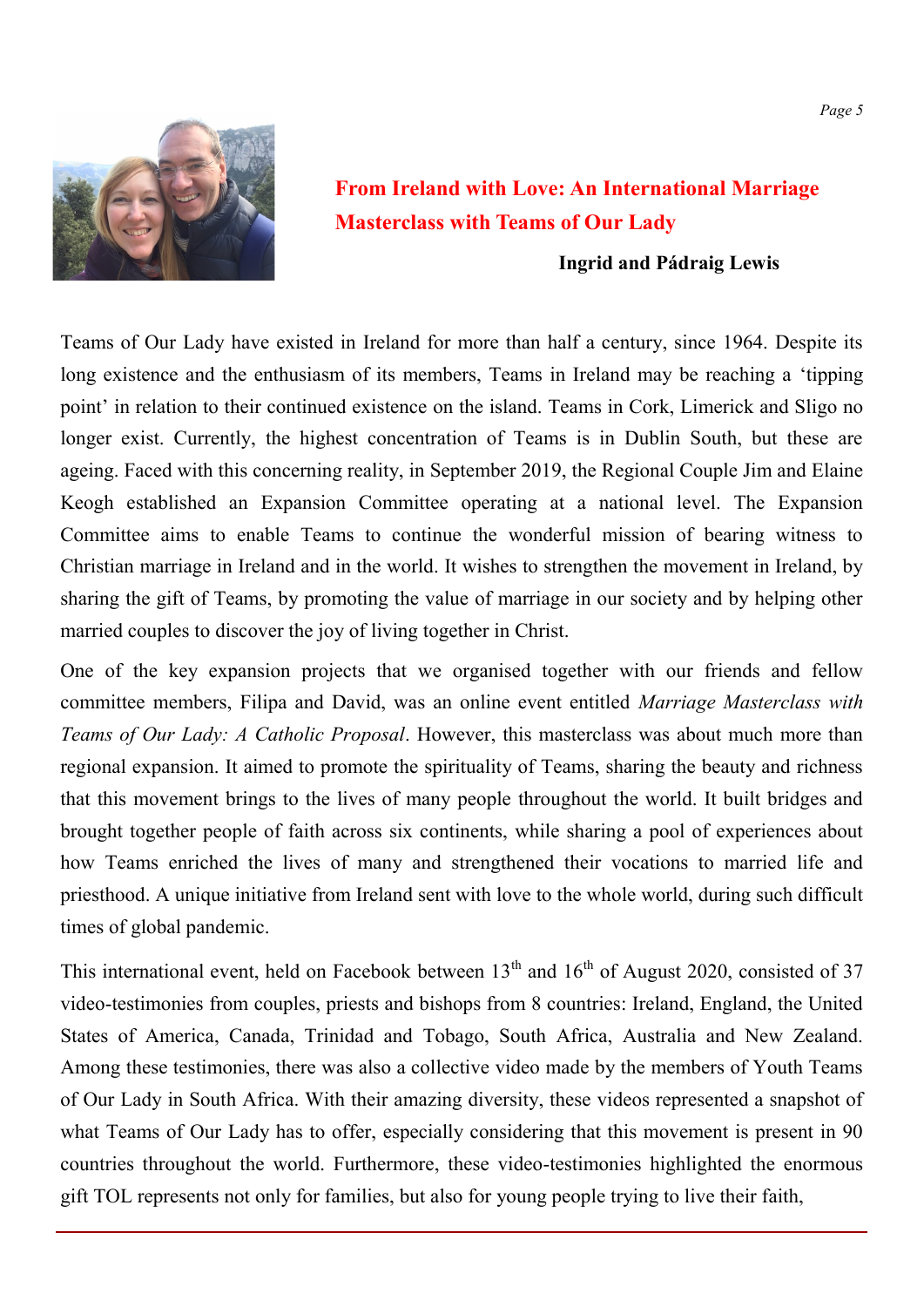for priests, bishops and for the whole Catholic Church.

Given that Our Lady is the patron of Teams, it was our desire for this marriage masterclass to take place during the Feast of the Assumption. We entrusted this masterclass to our heavenly Mother, praying that it would touch the hearts of many, bringing renewal of faith, hope and love into parishes, families and homes around the globe.

The event was very well attended, by people in Teams, but also non-Teams members from over 20 countries from all corners of the world. Representing the wonderful diversity of Teams, our guests were from Brazil, the United States, Canada, Ireland, England, Romania, Italy, Bosnia, Portugal, Germany, Philippines, India, Nicaragua, Malawi, Syria, South Africa, Australia and many others. One of the many messages received from our participants said: "Thank you for your 'Yes' to the Holy Spirit. Great initiative." Indeed, this is how the event felt to us: as a fantastic journey with God, inspired by the Holy Spirit whose presence and guidance was incredibly powerful throughout the organisation process and during the event. The Holy Spirit knows no boundaries of countries or languages.

"Lovely inspirational sharing from Teams of Our Lady couples and chaplains. Well done to all the contributors and to you for this wonderful initiative." Elaine and Jim (Ireland)

> "Well done for your inspirational work" Piotr and Dzidzia (England)

"Congratulations for such a great and innovative idea! We are members of END in Brazil!"

"Brilliant and beautiful" Pat Seery (Ireland)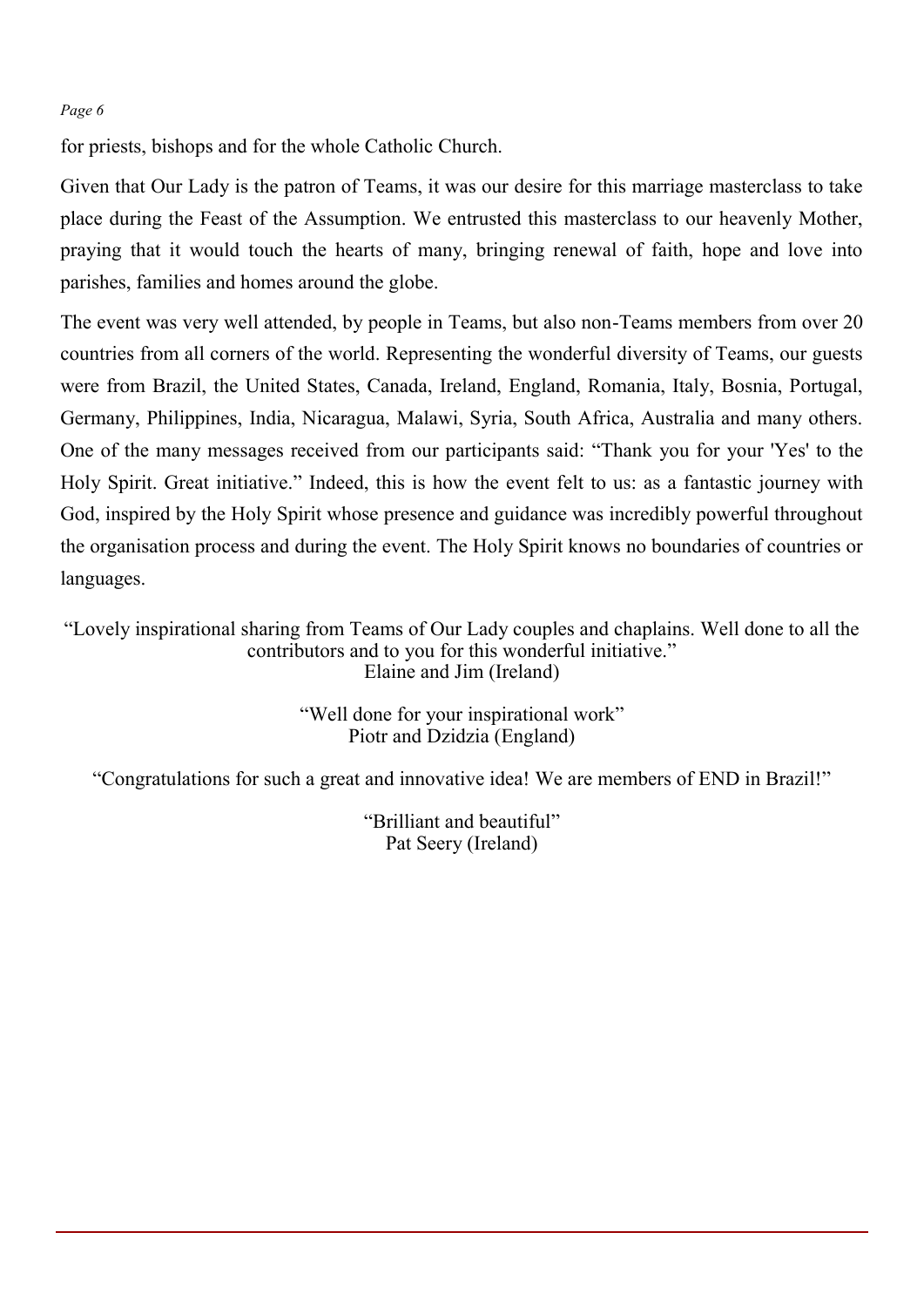

EQUIPES NOTRE - DAME (IRELAND) **CHRISTIAN MOVEMENT FOR MARRIED COUPLES** 

# What: Responsible Couples' Day by Zoom

# When: Saturday 3rd October 2020

Who: All Responsible Couples are invited and **ALL** Team members are warmly welcome to attend.

Where: Your own home!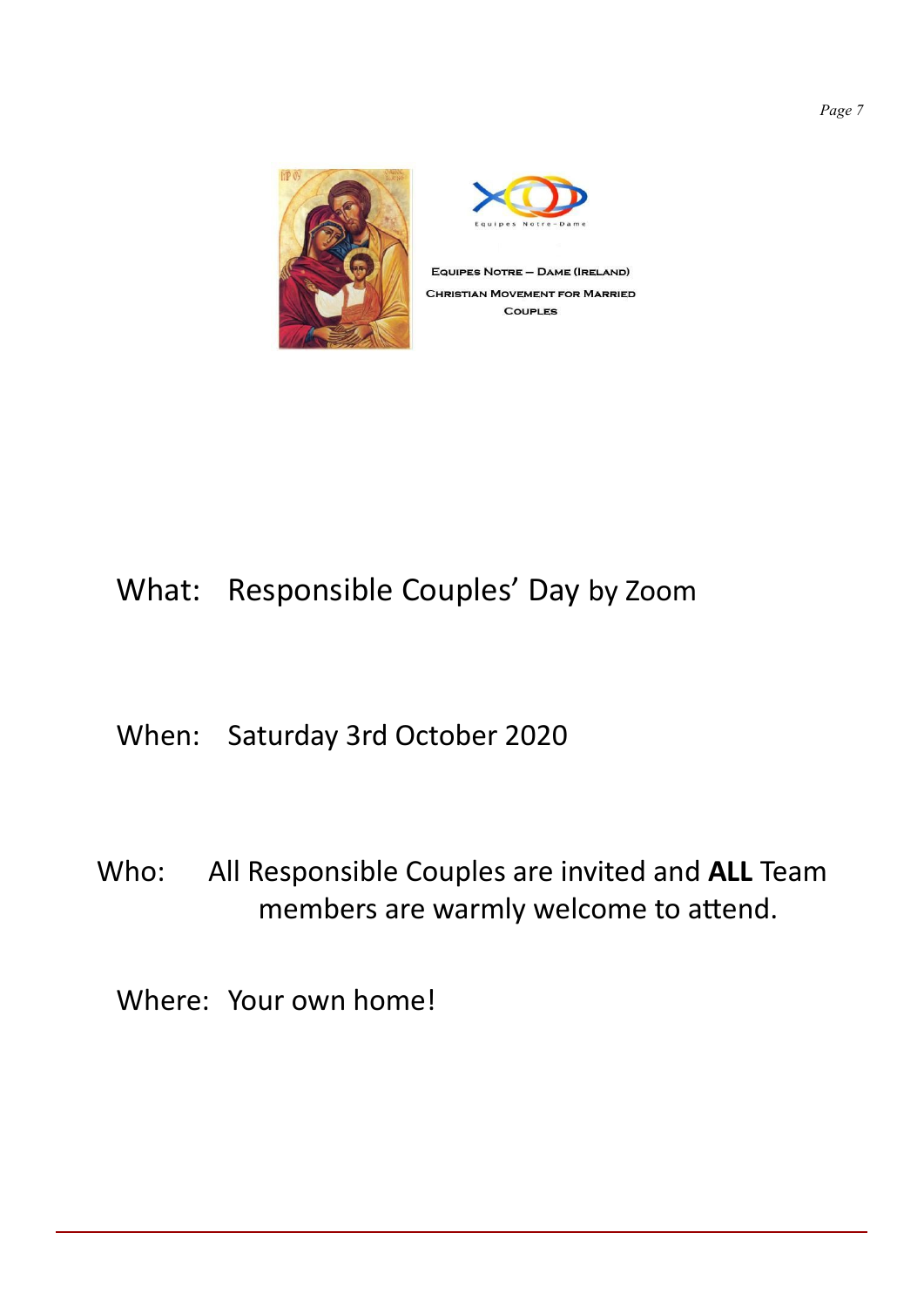# **This year the Responsible Couples' Gathering comes to a computer/laptop/phone near you! No travelling, no B&B, no expense!**

# **How will it all happen?**

Soon you will receive an email, with all the details, inviting you to register for the RC Day. Registration is free!

To allow the organising Team to process your registration, **please reply to the email at your earliest opportunity.**

The closing date for receipt of applications is  $23<sup>rd</sup>$  September 2020.

Yes, we all know it will be different this year, as is everything else! We will miss the chance to get away for the weekend, to be together side by side, to catch up on our news, to meet new people. For some of us, using Zoom will be more challenging than driving 100 km to a venue. We know that the technology is challenging and new for many of us, but there is time, you don't have to miss out, there is help at hand. **However we can only help each other, if we know help is needed.** If you have any queries please get in touch **today,** with a Team Member (or a family member) or with Pauline at the address below.

The programme will include time for prayer, the usual encouraging presentations, Mass from Mullingar Cathedral by webcam and the mixed Teams meetings in the evening.

# **If you have any queries or need any assistance, please contact**

Pauline & Richard Sheridan 8 Hillside Drive Mullingar Co Westmeath Phone: 0449343368 Mobile: 0857539293 Email: paulinerichardsheridan@hotmail.com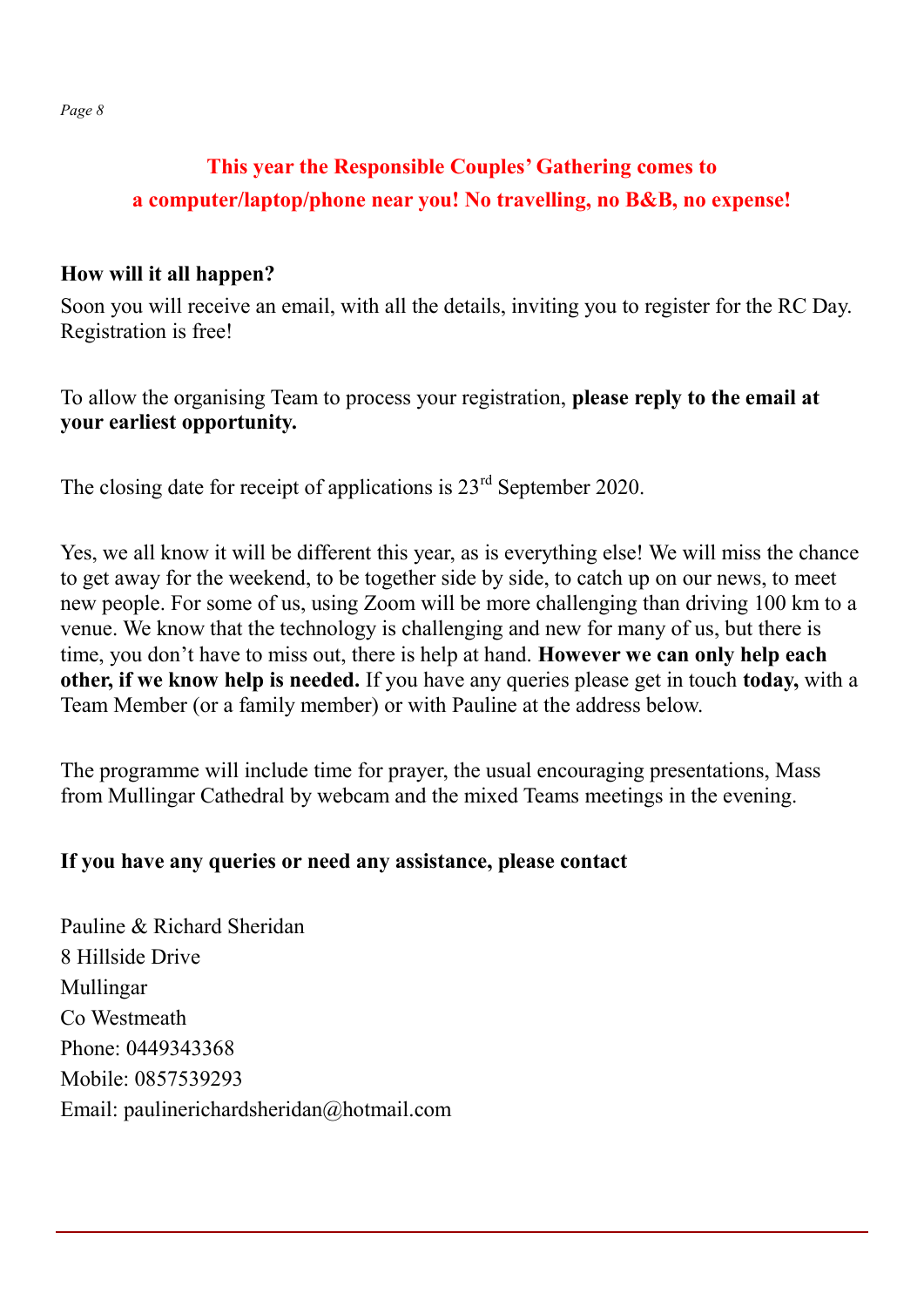# **Teams Meetings in These Covid Times**

# **Joe and Áine Clayton**

We want to share with you about a most enlightening evening last night in three lengthy conversations with members from Belfast, Mullingar and Dublin when contacting them re updates. All chat focussed on their Team meetings, or lack of. It brought into sharp focus the reality of 'Covid Times' for them.

Points of concern: these relate largely to the *older folk* in our teams, though not all.

- Some members have not been outside the gate in 6 months, resulting in loss of confidence re activities that were no bother last March.
- Some teams have not had a meeting in reality or Zoom since February/March.
- Total lack of IT skills for Zoom, Skype, or such like. *'We just can't go there….*'
- OR very limited *'know how'*, and not trusting themselves.
- Feeling isolated in spite of exchanging phone calls with members of their team during this period.
- A nervousness about the uncertainty of it all.
- Occasional meeting for coffee for women in one group.
- Meeting in gardens on two occasions for one team (not everyone present)
- Got an impression of maybe 'losing it' because of cocooning.
- The idea of preparing a meal, if/when things approach normality, seems daunting. Discussed options adopted by our own team since retirement….
- Virtually all teams in the country are from more than 3 households, so traditional meetings are OUT for some time….
- "*I suppose there will be no R.C Weekend*?", said one person on the wrong side of 85: a dedicated Teams man, God bless him.

There was a huge benefit in speaking to members directly and getting a feel for how things are in reality for them - now.

Reflecting on this, we wonder if there should be at least one presentation relating directly to how we, as an organisation can support each other, and particularly older Teams? The first eight teams listed in the Dublin Register all have quite senior members. (One celebrated a 94<sup>th</sup> birthday in early summer)

What could be put in place?

What creative ideas can be offered to facilitate their participation with their life-long friends?

Would '*techy'* members volunteer to help set up Zoom for others?

When Government Guidelines permit, give practical advice to set up a house meeting. It all depends on the team and its members…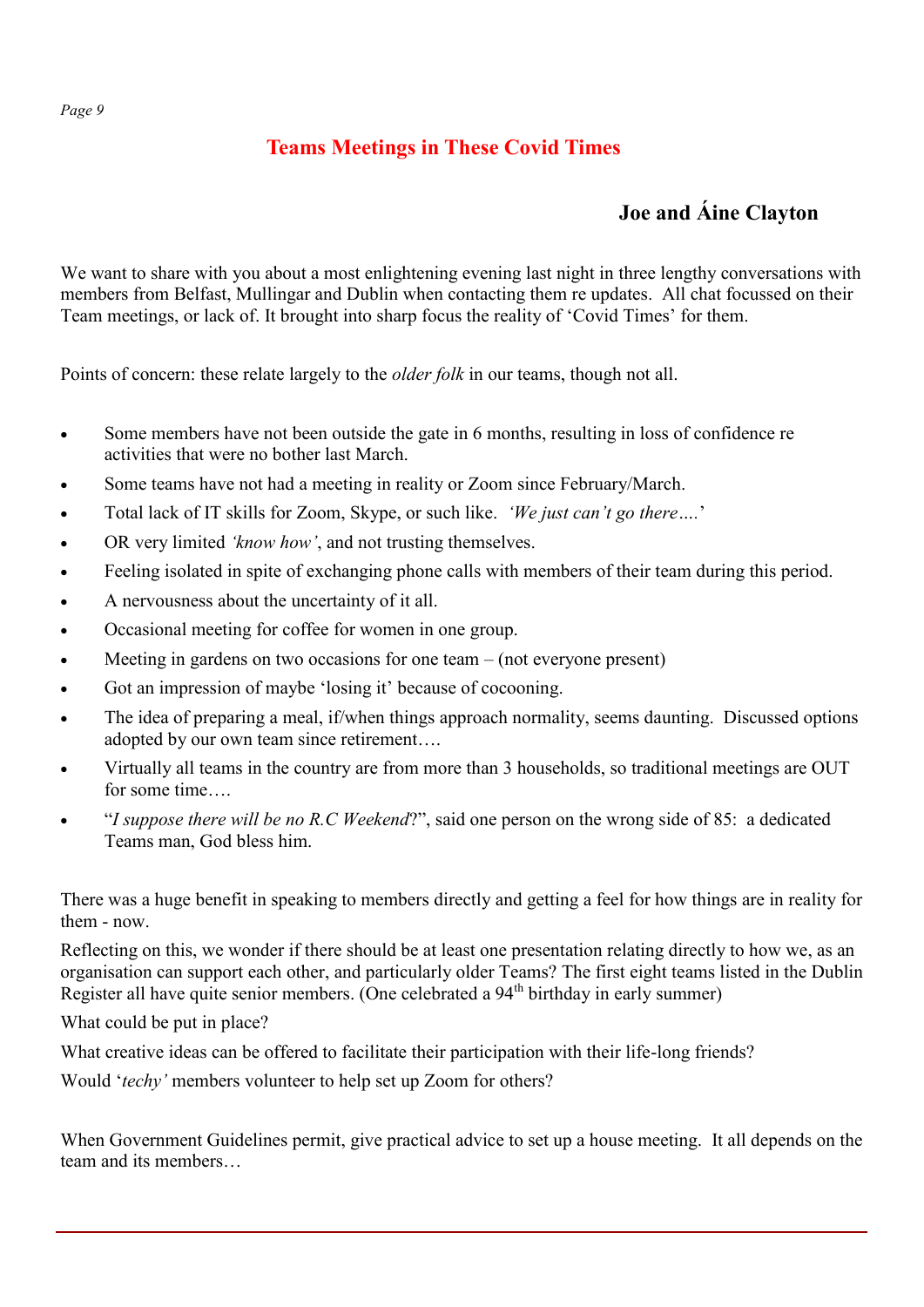We do not apologise for making simple, obvious suggestions:

- Meet earlier in day
- Reduce length of meeting
- Shortening all parts/stages?
- Arrangement of room
- Facilitate the serving of tea and sandwich, with social distancing in mind...
- Visors instead of masks to help with lip-reading
- $\gamma$

## **Around the Region**

#### **Dublin** See input from Joe and Aine Clayton above.

#### **Belfast**

A change in COVID restrictions has meant that our teams can now meet in each other's houses if they wish to do so, though health considerations have been to the fore. No more Skype or Zoom meetings. The latter now seems like a poor substitute for meeting face to face, or indeed other more standard forms of contact. The latest problem comes in terms of keeping some social distancing at our meeting. At our last meeting we formed a circle with our arms around one another while praying the Magnificat. Only after we had separated from one another did we realise that a little social distancing might have been a good idea! Old habits die hard, but nevertheless we have got used to the new habits – at least most of the time. Seldom now do we forget our face coverings or hand gel. Though one has a wry smile when it is realised that the priest, at morning mass, has just requested that it might be best if not everyone turned up on the following morning because a funeral would be taking place, and he might need to turn some of us away!

A great part of the team meeting is the opportunity to pray for intentions. That intimate relationship between God and his people is one of the secret joys in life, though there are the faithful such as St. Teresa of Calcutta, who maintained that relationship in much darker circumstances. Please keep all the members of teams in your prayers.

Moyra and Brendan Bunting

#### **Mullingar**

Well done to everyone who took part in the Marriage Masterclass videos and especially to Fr Frank Monks our Team Chaplain.

Please pray for Vanessa McGovern (Betty McGovern's daughter-in-law), who is ill.

Pauline and Richard Sheridan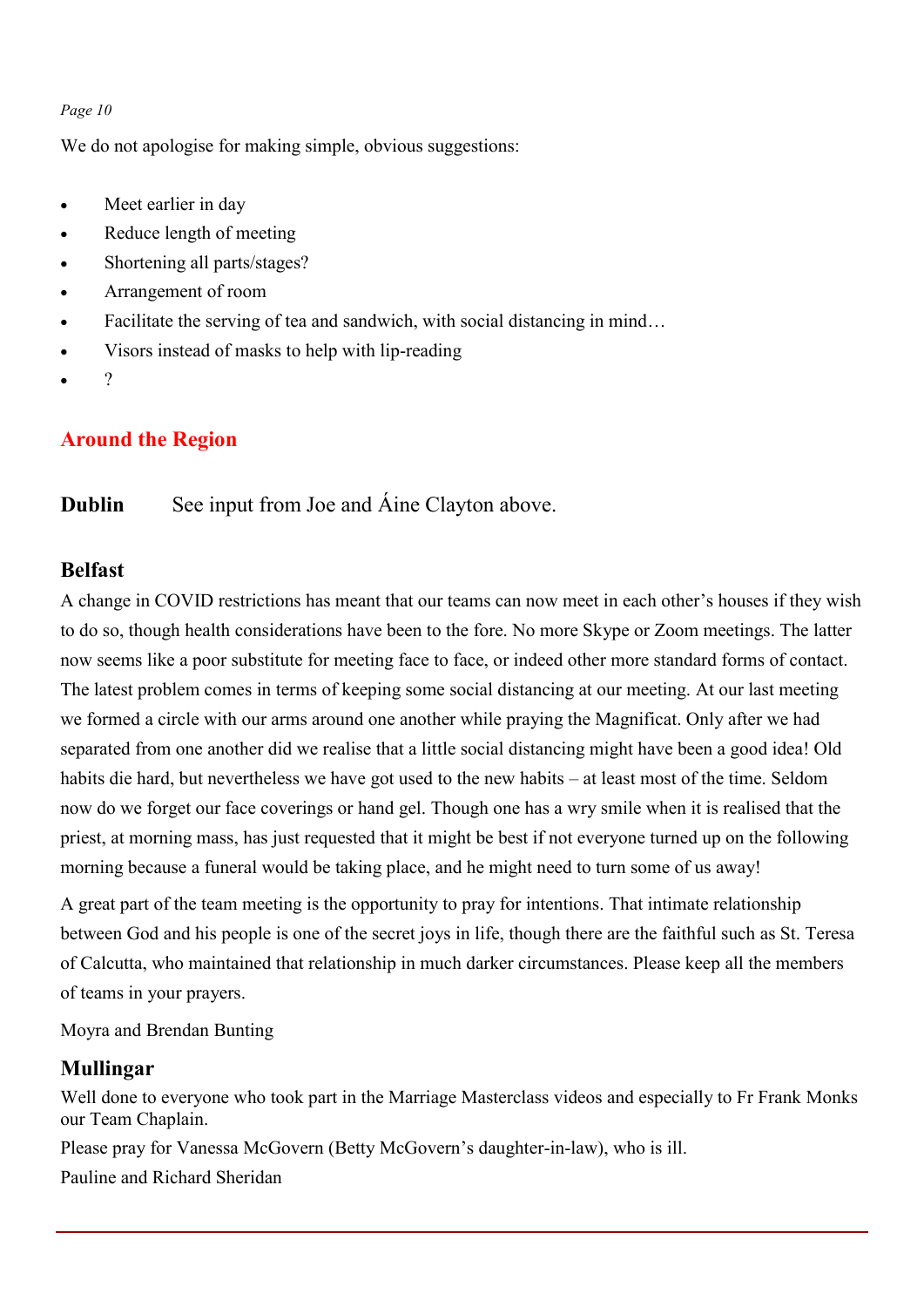# **Galway**

The News from Galway is that Fr. Colin Garvey OFM has retired after 27 years as a Chaplain in Galway Teams B. He has gone back to his native Cork. It was the Bishop of Galway at the time, who recognised the value of Teams of our Lady and asked Fr. Colin to take on its chaplaincy in 1990 approx. He has been a treasure to our Team B. Fr. Colin is a Franciscan Friar. He came to Galway in the sixties and lectured in Philosophy in NUI Galway. From his academic background he brought a wealth of thought, knowledge and insight to Teams B. Colin has an amazing memory. He has a great interest in Poetry and often fascinated us with his recall of poems. Among his favourites was the 'Four Quarters'. On reaching retirement from the university in Galway Fr. Colin took his lecturing skills to Africa. He temporarily left Team B and lectured in philosophy and theology in a university seminary in Lusaka, Zambia. We are quite sure he could write a book on his many experiences there. He soon had a vital role in the university in Lusaka. On his return to Galway he once again took up his role as Chaplain to Team B. Fr Colin is a man of a rich inner life of prayer, compassion and patience which he will take to Cork. He has a lovely sense of fun and humour. Team B wish him well in his new life and we will always remember the image of his face as it breaks into laughter!

We have heard good reports from Team A about their recent Team meetings. Due to Covid 19 the Team meetings are held on Zoom (a lovely new word which is so current recently). The meetings are going well. Members commented that it is not the same as being actually present where body language and the nuance are important. But the Team do feel a connection and that keeps the Team spirit alive.

Our sympathy to Billy and Ann Hyland on the death of Billy's sister.

Continued prayers are requested for Eddie Lloyd who is in a Nursing home. It is not easy for patients in residential nursing homes under the present essential Covid 19 restrictions.

Jack and Anne Hutchinson

\*\*\*\*\*\*\*\*\*\*\*\*\*\*\*\*\*\*\*\*\*\*\*\*\*\*\*\*\*\*\*\*\*\*\*\*\*\*

Fr. Ken Payne, who is known to many teams members in Ireland, recently celebrated the 60th Anniversary of his Ordination. To mark the occasion, he has published a new book "Encounters", in which he tries to show how God has acted in his life in all sorts of different ways, through events, books and people.

The book is published by UPFRONT PUBLISHING, Peterborough, England.

Fr. Ken was the first Chaplain of the Transatlantic Super-Region and is parish priest of St. Aidan's, Little Chalfont, England.